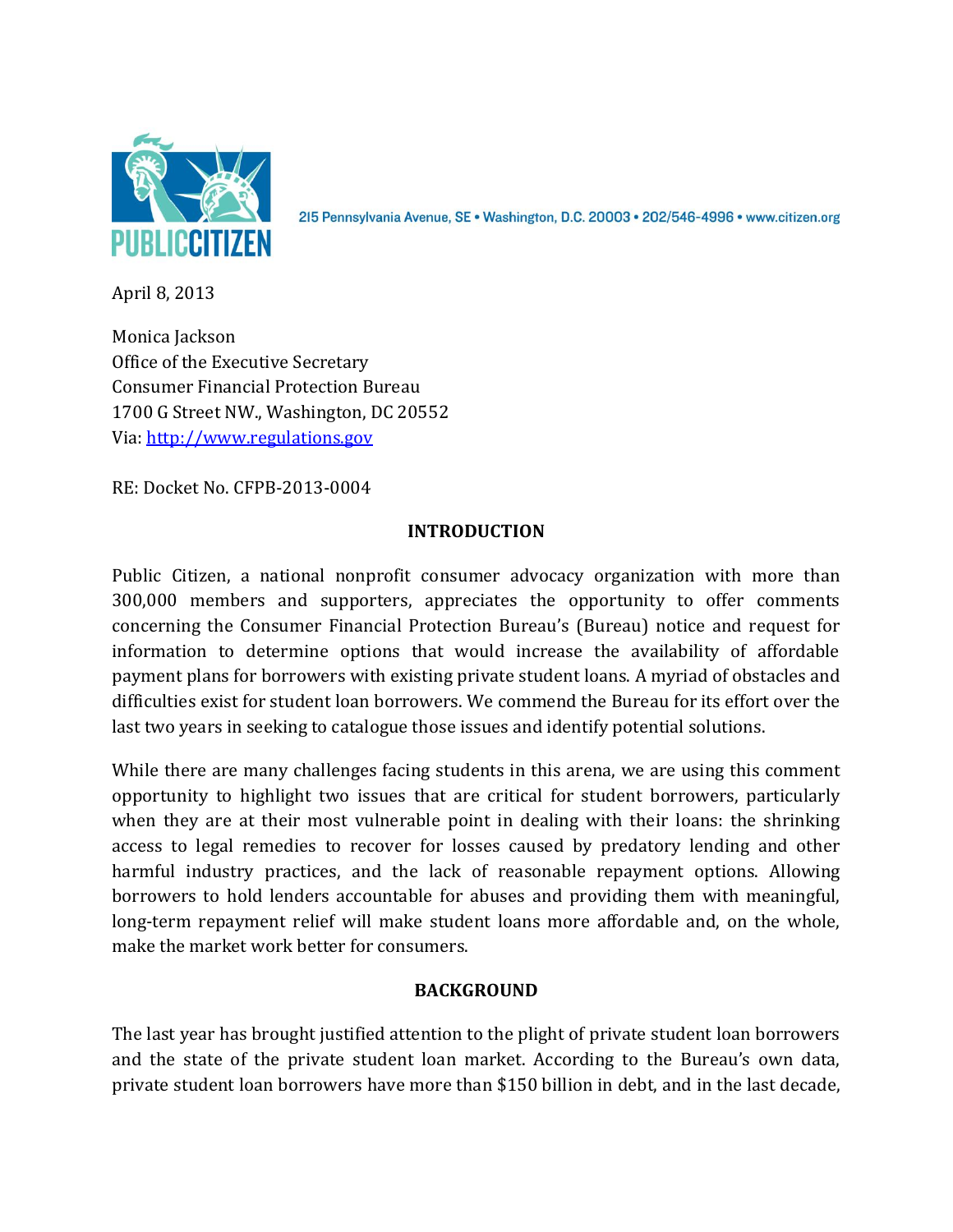hundreds of thousands of borrowers have defaulted on their loans. Meanwhile, creditors who have benefited from students' ballooning debt are doing little to assist financially distressed borrowers.<sup>1</sup> Public officials have raised concerns about the lack of protections for private borrowers. Even the minimum protections of federal loans—forbearance, deferment and loan forgiveness options—are absent from private loans.

The dangers that impact private student loans affect all Americans, and led Sen. Dick Durbin (D-Ill.) to say last year: "It's not only young people facing this crisis, it is parents, siblings and even grandparents who co-signed private loans long ago and are still making payments decades later."<sup>2</sup>

As Public Citizen discussed in our report on student loans issued in July 2012,<sup>3</sup> private lenders have been accused of a wide range of abuses that have harmed borrowers. They include charging credit-card interest rates, excessive and unreasonable fees and penalties, providing high-cost loans to borrowers despite knowing that those borrowers are likely unable to repay, and misrepresenting the quality of educational programs that their loans finance.

The 2012 Annual Report of the Bureau's Student Loan Ombudsman confirmed that lenders have engaged in predatory lending practices, poor underwriting standards with risky loan terms, and have trapped students in debt with few remedies.<sup>4</sup> The Bureau continues to document borrower complaints with an important new online database, which has provided further evidence of many harmful practices of the private student loan industry. The majority of the currently 4,600-plus complaints relate to problems with repaying loans, such as fees, billing, lack of deferment and forbearance options, fraud, and credit reporting.<sup>5</sup>

The Bureau and the Department of Education have compared the student loan market to the subprime mortgage lending industry practices that led to the 2008 financial crisis and brought financial ruin to millions of homeowners.<sup>6</sup> As Education Secretary Arne Duncan

 $\overline{\phantom{0}}$ 

<sup>1</sup> *See*, National Consumer Law Center, *Comments to the Consumer Financial Protection Bureau on Request for Information Regarding Private Education Loans and Private Educational Lenders*, 76 Fed. Reg. 71329, Docket CFPB-2011-0037, Jan. 17, 2012[, http://bit.ly/YQPxa9.](http://bit.ly/YQPxa9) 

<sup>2</sup> Press Release, Sen. Dick Durbin (D-Ill.), "As Student Loan Debt Surpasses \$1 Trillion, Senators Introduce Legislation to Address Crisis," Jan. 23, 2013[, http://1.usa.gov/WxsVYM.](http://1.usa.gov/WxsVYM) 

<sup>3</sup> Public Citizen, *Between a Rock and a Hard Place: Courthouse Doors Shut for Aggrieved Private Student Loan Borrowers*, July 2012, [http://bit.ly/O5zJMI.](http://bit.ly/O5zJMI) 

<sup>4</sup> Consumer Financial Protection Bureau, *Annual Report of the CFPB Student Loan Ombudsman*, October 16, 2012, [http://1.usa.gov/SYH4dF;](http://1.usa.gov/SYH4dF) *See also*, Mandi Woodruff, He*re's How Private Student Loan Debt Became a \$150 Billion Burden*, BUSINESS INSIDER, July 20, 2012, [http://read.bi/NNDwy4;](http://read.bi/NNDwy4)

<sup>5</sup> Consumer Financial Protection Bureau, *Consumer Response: A Snapshot of Complaints Received*, March 2013, [http://1.usa.gov/WZ9N8Q.](http://1.usa.gov/WZ9N8Q)

<sup>6</sup> Consumer Financial Protection Bureau and the Department of Education, *Private Student Loans*,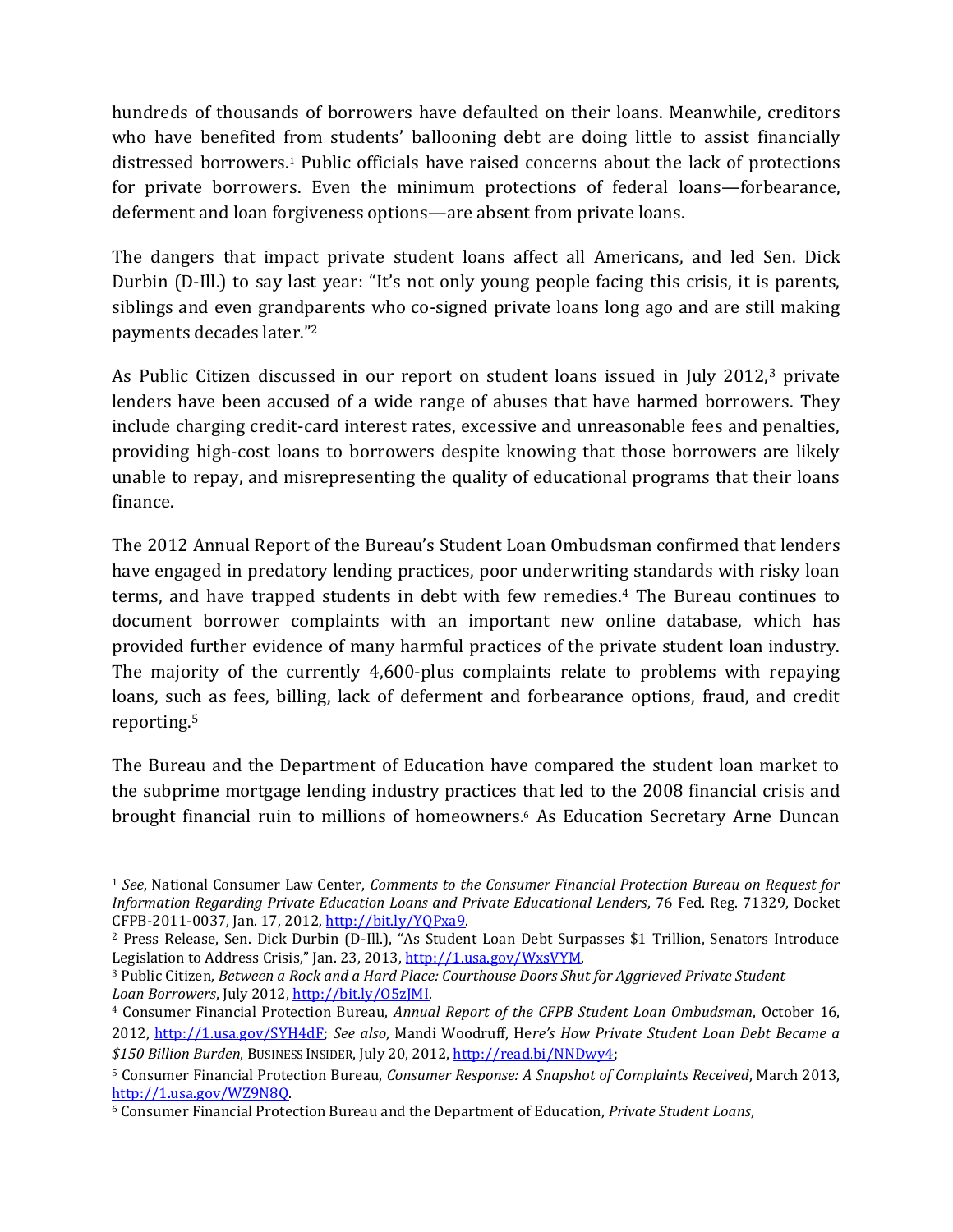observed: "Subprime-style lending went to college and now students are paying the price."<sup>7</sup>

While there are notable differences between the mortgage and student loan markets, lenders in both markets had misplaced incentives to give loans to consumers they knew or should have known would not be able to afford them. In its Private Student Loan Report, the Bureau detailed the extent to which student loan originations were driven by assetbacked securities (ABS) investors' search for yield.8 And while the student loan ABS market experienced a contraction following the 2008 financial crisis, investors' appetite for these risky financial products appears to have returned despite borrowers falling behind on their payments. <sup>9</sup> We all experienced the economic damage which resulted from these practices in the mortgage market and must be wary of similar practices in the student loan market.

## **FORCED ARBITRATION PRESENTS "A SERIOUS FAIRNESS ISSUE."**

Another common characteristic of pre-crisis mortgage lending and private student loan terms is the widespread use of mandatory binding (or forced) arbitration clauses, an increasingly prevalent tool used by some lenders to avoid accountability and hide bad practices. Indeed, as far back as 2003, the federal government associated forced arbitration clauses in mortgages and other loan contracts with abusive and predatory lending.<sup>10</sup> Fortunately for residential homeowners, the 2010 Dodd-Frank Wall Street Reform and Consumer Protection Act barred pre-dispute binding mandatory arbitration clauses outright from residential mortgages and home equity line of credit transactions.<sup>11</sup> The Dodd-Frank Act also granted authority to the Bureau to take similar action and ban arbitration clauses from all other financial services contracts under its jurisdiction, including student loan promissory notes and other lending contracts.

Arbitration clauses are typically inserted in take-it-or-leave-it loan terms with boilerplate language drafted solely by lenders and other financial institutions. Borrowers generally

 $\overline{\phantom{0}}$ 

Report to the Senate Committee on Banking, Housing, and Urban Affairs, the Senate Committee on Health, Education, Labor, and Pensions, the House Committees on Financial Services, and Education and the Workforce, at 18, Aug. 29, 2012[, http://1.usa.gov/NVvBcz.](http://1.usa.gov/NVvBcz)

<sup>7</sup> Carter Dougherty & Janet Lorin, *CFPB Says Students Victimized by 'Subprime-Style' Lending,* BLOOMBERG, July 20, 2012[, http://bloom.bg/NOl1JJ.](http://bloom.bg/NOl1JJ)

<sup>8</sup> Consumer Financial Protection Bureau and the Department of Education, *Private Student Loans*,

Report to the Senate Committee on Banking, Housing, and Urban Affairs, the Senate Committee on Health, Education, Labor, and Pensions, the House Committees on Financial Services, and Education and the Workforce, at 21, Aug. 29, 2012[, http://1.usa.gov/NVvBcz.](http://1.usa.gov/NVvBcz)

<sup>9</sup> *See* Ruth Simon et al., *Student-Loan Securities Stay Hot*, THE WALL STREET JOURNAL, March 3, 2013, [http://on.wsj.com/WD1nWZ.](http://on.wsj.com/WD1nWZ) 

<sup>10</sup> Office of the Comptroller of the Currency, Administrator of National Banks, *Guidelines for National Banks to Guard Against Predatory and Abusive Lending Practices*, OCC Advisory Letter, AL 2003-2, Feb. 21, 2003, [http://1.usa.gov/12boMkb.](http://1.usa.gov/12boMkb) 

<sup>11</sup> Dodd-Frank Wall Street Reform and Consumer Protection Act, Pub. L. No. 111-2013 § 1414(e) (codified at 15 U.S.C § 1639c).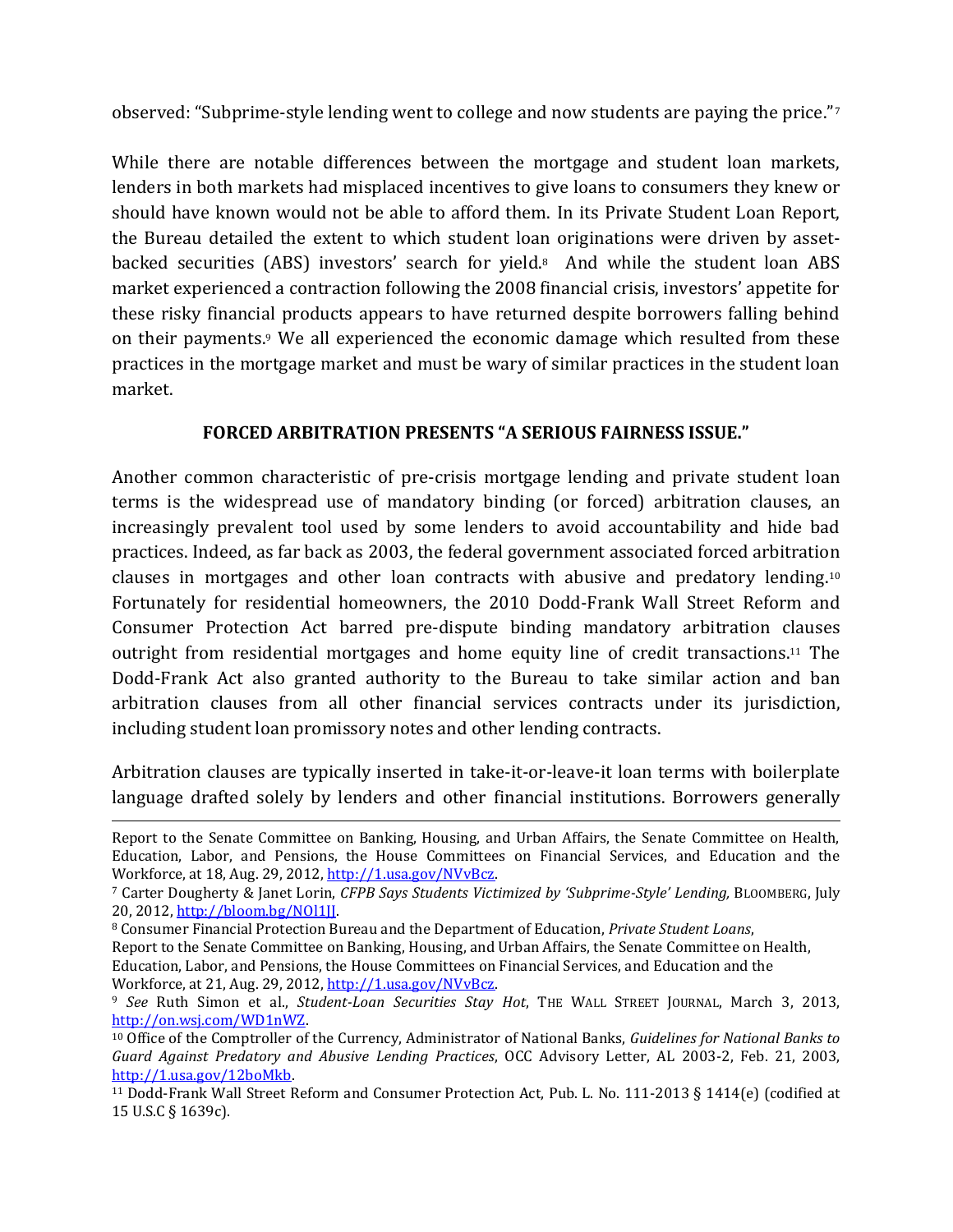have no opportunity or ability to negotiate the terms. Arbitration clauses block borrowers with valid claims from seeking redress in court for alleged wrongs. In the event of a dispute, a borrower's claims must be heard in a private proceeding, which is often accompanied by unpredictable costs and fees. The arbitration provider, designated by the lender, then decides the outcome of the dispute, which can rarely be appealed.

The growing lack of access to court leaves private student loan borrowers vulnerable to numerous practices and acts that violate state and federal laws, such as:

- The Truth in Lending Act (TILA), by advertising false and misleading loan terms and failing to make required disclosures in appropriate ways;
- The Equal Credit Opportunity Act (ECOA), by discriminating against borrowers based on certain protected characteristics, including race, color, religion, national origin, sex, marital status, age, and disability;
- The Fair Debt Collection Practices Act (FDCPA), by harassing borrowers in seeking payment;
- The Telephone Consumer Protection Act (TCPA), by placing harassing calls to borrowers' through auto-dialer systems, without borrowers' consent;
- The Servicemembers Civil Relief Act (SCRA), by impeding the ability of borrowers on active duty to access the SCRA interest rate cap.

In our student loan report, we highlighted the ongoing cases of two private student loan borrowers who had initiated court actions against their lenders and other financial institutions seeking redress for alleged wrongdoing.<sup>12</sup> In both cases, the borrowers sought to represent themselves and other similarly situated borrowers in class actions. And in both cases, the promissory note terms contained an arbitration clause and also prohibited borrowers from banding together in collective actions against the lenders. The cases of the former students, Joshua Fensterstock and Justin Kuehn, have since resulted in unsurprising but disappointing outcomes, as they were unable to get their claims heard in court and were forced to either present their claims in individual arbitration or not at all.

Fensterstock had alleged that the financing company and lender on his private loans were applying an improper method to determine how much of a loan payment to apply to the loan principal, rather than to interest, and that the method amounted to a hidden penalty. He asserted claims under California law, including breach of contract, fraud, unfair business practices, and false and deceptive advertising practices. <sup>13</sup> The lenders, citing the loan terms, sought to force Fensterstock into arbitration on an individual basis. A New York district

l

<sup>12</sup> Public Citizen, *Between a Rock and a Hard Place: Courthouse Doors Shut for Aggrieved Private Student Loan Borrowers*, at 10, 13-14, [http://bit.ly/O5zJMI.](http://bit.ly/O5zJMI)

<sup>13</sup> *Fensterstock v. Educ. Fin. Partners*, 611 F.3d 124 (2d Cir. 2010) cert. granted, judgment vacated sub nom. *Affiliated Computer Services, Inc. v. Fensterstock*, 131 S. Ct. 2989, 180 L. Ed. 2d 818 (U.S. 2011).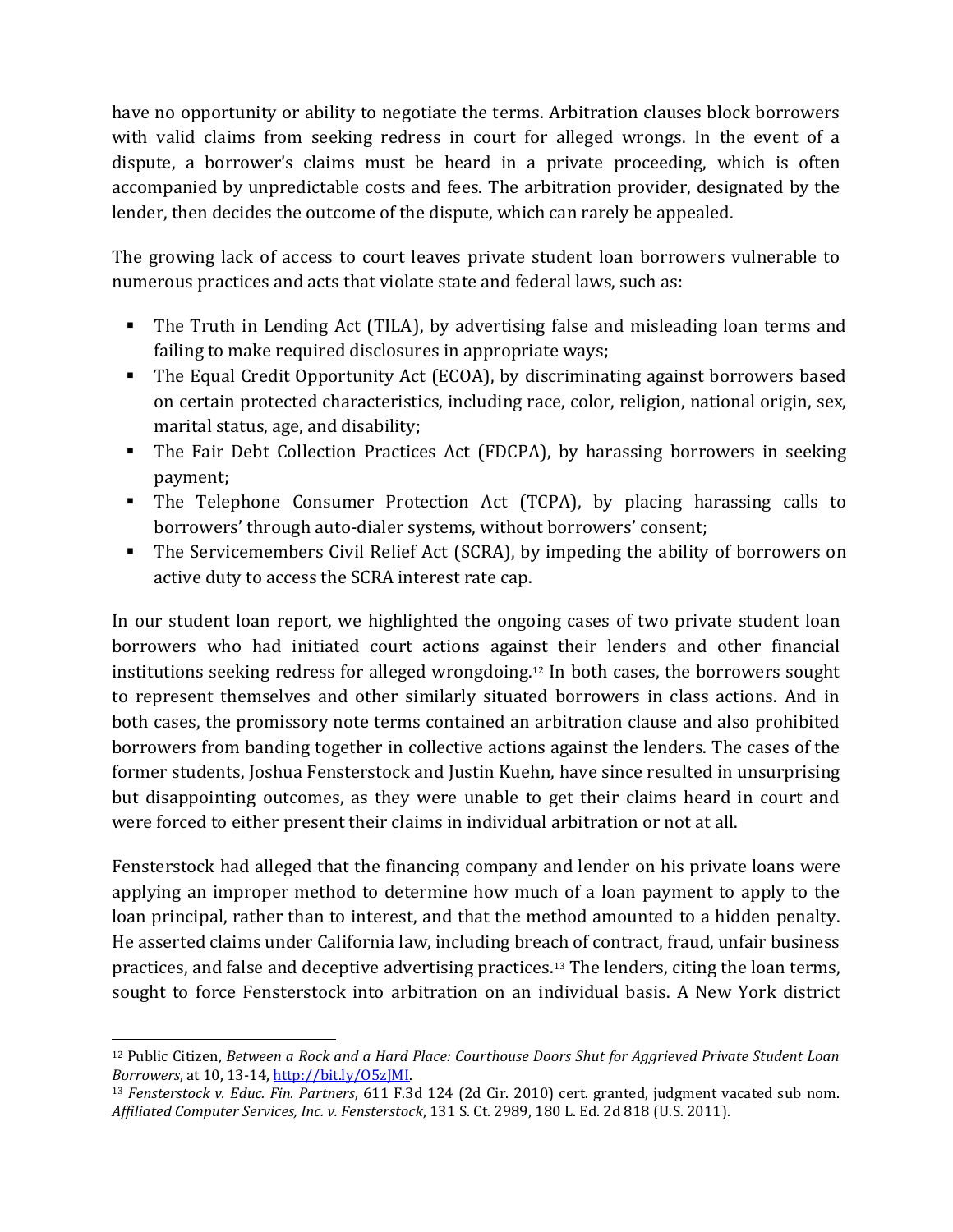court and the Second Circuit Court of Appeals had agreed with Fensterstock that the arbitration clause was unconscionable and therefore unenforceable under California law.<sup>14</sup> However, the dispute over Fensterstock's arbitration clause reached the U.S. Supreme Court.

The Supreme Court had just issued *AT&T Mobility v. Concepcion*, <sup>15</sup> a far-reaching opinion that continues the Court's expansive interpretation of the Federal Arbitration Act (FAA). The Court held that the FAA preempted state laws that sought to preserve the class action tool for consumers where an arbitration clause was present. The *Concepcion* decision in effect permitted corporations to insert class action bans within forced arbitration clauses in their one-sided adhesion contracts with consumers and employees. In light of *Concepcion*, the Supreme Court vacated the Second Circuit's decision and remanded it to the appellate court for further consideration,<sup>16</sup> which in turn remanded the case to the trial court. <sup>17</sup> Ultimately, Fensterstock was required to resolve his claim against his lenders in individual arbitration.<sup>18</sup>

Justin Kuehn had alleged that the financial institutions that held his consolidated private loans had deceived him and other borrowers into believing that a monthly payment reduction was a result of an interest rate reduction when in fact it was attributable to a reduction in the amount of principal being repaid each month. According to his complaint, the alleged practice resulted in prolonged loan payment terms and additional interest paid by borrowers.

Kuehn argued that the arbitration clause in the promissory note was unconscionable, or unfair on its face, and should not be enforced. However, the arbitration clause dictated that the arbitrator—and not a court—must decide on any questions about the fairness of the arbitration clause. Consequently, the arbitration provider picked by the lender would get to decide the fairness of the arbitration terms in Kuehn's promissory note.

"The fact that an arbitrator gets to decide whether the arbitration clause is enforceable gives him or her the power to decide on an issue that benefits the arbitrator financially," Kuehn said. "With companies' widespread use of forced arbitration in contracts, our only option as consumers is to challenge the validity of the arbitration clause itself in court. But that option is also gone."<sup>19</sup>

 $\overline{a}$ <sup>14</sup> *Id*.

<sup>15</sup> *AT&T Mobility LLC v. Concepcion*, 131 S. Ct. 1740, 179 L. Ed. 2d 742 (2011).

<sup>16</sup> *Affiliated Computer Services, Inc. v. Fensterstock*, 131 S.Ct. 2989 (Mem) (2011).

<sup>17</sup> *Fensterstock v. Educ. Fin. Partners*, 426 Fed.Appx. 14 (2011).

<sup>18</sup> *Fensterstock v. Educ. Fin. Partners*, 2012 WL 3930647 (S.D.N.Y. Aug. 30, 2012).

<sup>19</sup> CitizenVox, *Student Loans and Forced Arbitration*, Dec. 10, 2012, [http://bit.ly/TR06Hv.](http://bit.ly/TR06Hv)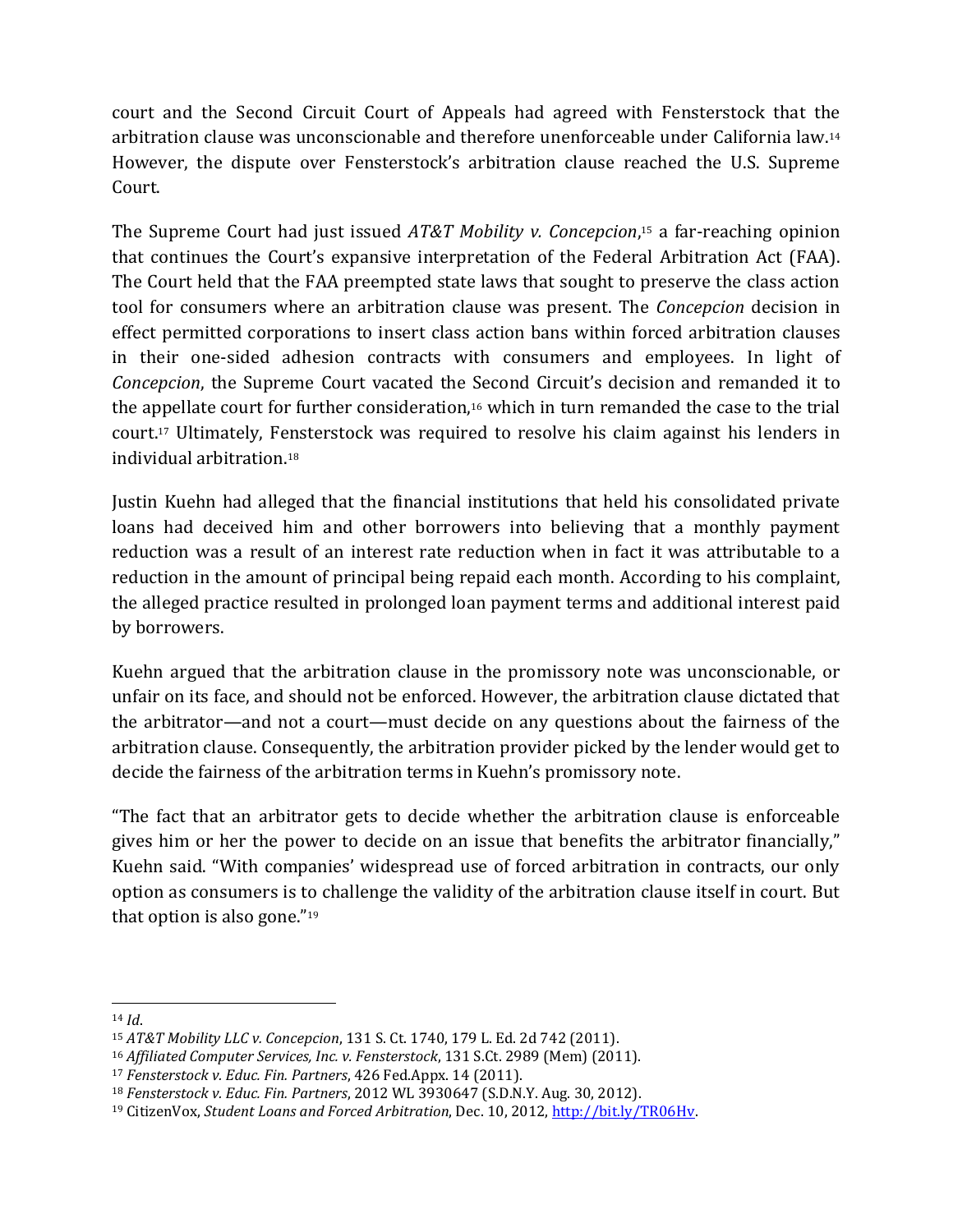The impact of forced arbitration clauses in lending contracts is also felt by students who take out loans to attend for-profit institutions. The Bureau's own analysis found that students at for-profit schools add private student loans to their "debt mix at roughly twice the rate of students in comparable non-profit programs."<sup>20</sup> We applaud the Bureau for investigating certain for-profit schools to determine whether they are "engaging in unlawful acts or practices relating to the advertising, marketing, or origination of private student loans."<sup>21</sup> A number of legal actions have been initiated by students against forprofit schools, alleging misrepresentations and other fraud that induced them to take out significant student loans for their courses. However, many attempts to get students' claims heard in court have been blocked by forced arbitration.<sup>22</sup>

Recently a federal court in Tennessee enforced the arbitration clause against students seeking redress against a for-profit school, but the court also noted that "a serious fairness issue"<sup>23</sup> existed for consumers and opined that change was needed. The court was concerned that the students in the lawsuit "will not be able to afford the out-of-pocket costs to arbitrate, even under conservative cost assumptions." The court observed that their right to recovery under the state law was "essentially extinguished," and that ultimately the decision, while made pursuant to the law, was "manifestly unjust and, perhaps, deserving of legislative attention." 24

We agree with the court's assessment. Forced arbitration clauses are being used both as a sword to slash the rights of student loan borrowers and other consumers, and a shield for corporations to evade accountability for misconduct. Fortunately, Congress has already given the issue attention for the benefit of financial services consumers. It is now up to the Bureau to take the necessary corrective action and require the elimination of arbitration clauses from these contracts.

## **DISTRESSED BORROWERS NEED MEANINGFUL, LONG-TERM REPAYMENT RELIEF.**

Since the mortgage crisis, the federal government has initiated various loan modification programs for troubled homeowners to avoid foreclosure. While those programs have proven far less effective at providing homeowners sufficient relief to facilitate timely and

 $\overline{\phantom{0}}$ 

<sup>20</sup> Consumer Financial Protection Bureau and the Department of Education, *Private Student Loans*,

Report to the Senate Committee on Banking, Housing, and Urban Affairs, the Senate Committee on Health, Education, Labor, and Pensions, the House Committees on Financial Services, and Education and the Workforce, at 33, Aug. 29, 2012[, http://1.usa.gov/NVvBcz.](http://1.usa.gov/NVvBcz)

<sup>21</sup> *See, e.g.* Corinthian Colleges, Inc. Form 10-Q, Quarterly Report Pursuant to Section 13 or 15(d) of the Securities Exchange Act of 1934, For the Quarterly Period Ended March 31, 2012, at 18, [http://bit.ly/QcusU4.](http://bit.ly/QcusU4)  <sup>22</sup> *See, e.g*., *Anderson v. Virginia Coll., LLC*, 2012 WL 4052198 (S.D. Miss. Sept. 13, 2012); *Daymar Colleges Group, LLC v. Dixon*, 2012 WL 4335393 (Ky. Ct. App. Sept. 21, 2012)

<sup>23</sup> *Dean v. Draughons Junior College, Inc*., 2013 WL 173249, at 12 (M.D. Tenn. Jan. 16, 2013). <sup>24</sup> *Id*.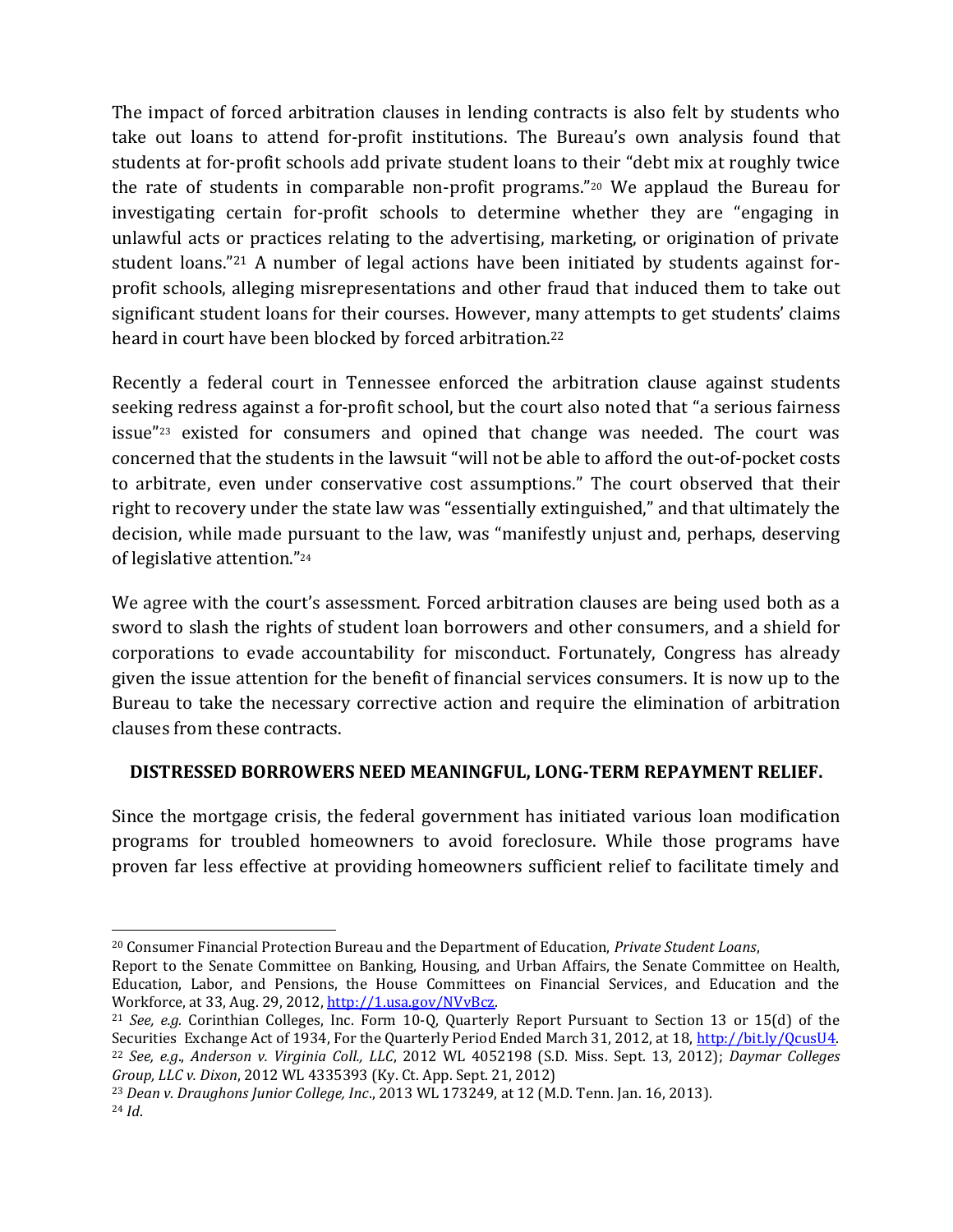reasonable repayment on their mortgage loans, the government's actions are, nonetheless, a step in the right direction.

A similar issue in the private student loan market warrants the Bureau's attention. Private student lenders are largely unwilling to provide borrowers with meaningful, long-term repayment relief when they get into trouble repaying their debts. Unlike federal student loans, private student lenders are not required to—and, by and large, do not—offer flexible repayment options. If anything, private lenders usually offer short-term interest-only or forbearance options, which fall short of remedying borrowers' repayment distress. As a result, private student borrowers are more likely to default on their loans. And when private student loan borrowers default, private student loan creditors do not provide rehabilitation programs that would allow borrowers to get out of default and back into repayment.<sup>25</sup>

Members of Congress have expressed grave concerns about the lack of flexible repayment options for private student loan borrowers. Last month, Senators Jack Reed (D-R.I.), Durbin, Tom Harkin (D-Iowa), Al Franken (D-Minn.), Elizabeth Warren (D-Mass.), and Sherrod Brown (D-Ohio), signed a letter, calling on thirteen major banks to work with regulators and student borrowers to reduce the number of students in default on their private student loans. Reed stressed the importance of such an endeavor, saying, "We need the public and private sector to work together to prevent a calamity for middle-class students."<sup>26</sup>

The Student Loan Ombudsman report also confirmed the lack of meaningful, long-term repayment relief for borrowers. According to one of the report's major findings, distressed borrowers who make good-faith attempts to service their debts or renegotiate the terms of their loans, are often rebuffed by their lenders. As an unfortunate consequence, those borrowers are trapped in loans that they cannot afford and suffer the resulting damage when they inevitably do not make their payments.<sup>27</sup>

The dearth of repayment options is compounded by the nearly impossible hurdles of discharging private student loans in bankruptcy. Because creditors can squeeze out small amounts of money from private student loan borrowers for the rest of their lives, creditors conceivably can profit even if the loans are never repaid fully. As an unfortunate consequence, private student loan creditors have no financial incentive to modify loan terms, and borrowers are held in debt peonage indefinitely, making it even more difficult to

 $\overline{a}$ 

<sup>25</sup> *See*, National Consumer Law Center, *Comments to the Bureau on Request for Information Regarding Private Education Loans and Private Educational Lenders*.

<sup>26</sup> Press Release, Sen. Jack Reed (D-R.I.), "Senators Call on Banks to Work With Regulators and Students Who Are Trying to Pay Back Loans," (March 1, 2013), [http://1.usa.gov/YuadoQ.](http://1.usa.gov/YuadoQ) 

<sup>27</sup> Press Release, Consumer Financial Protection Bureau, "Consumer Financial Protection Bureau Finds Private Student Loan Borrowers Face Roadblocks to Repayment," Oct. 16, 2012, [http://1.usa.gov/PEvHgf.](http://1.usa.gov/PEvHgf)